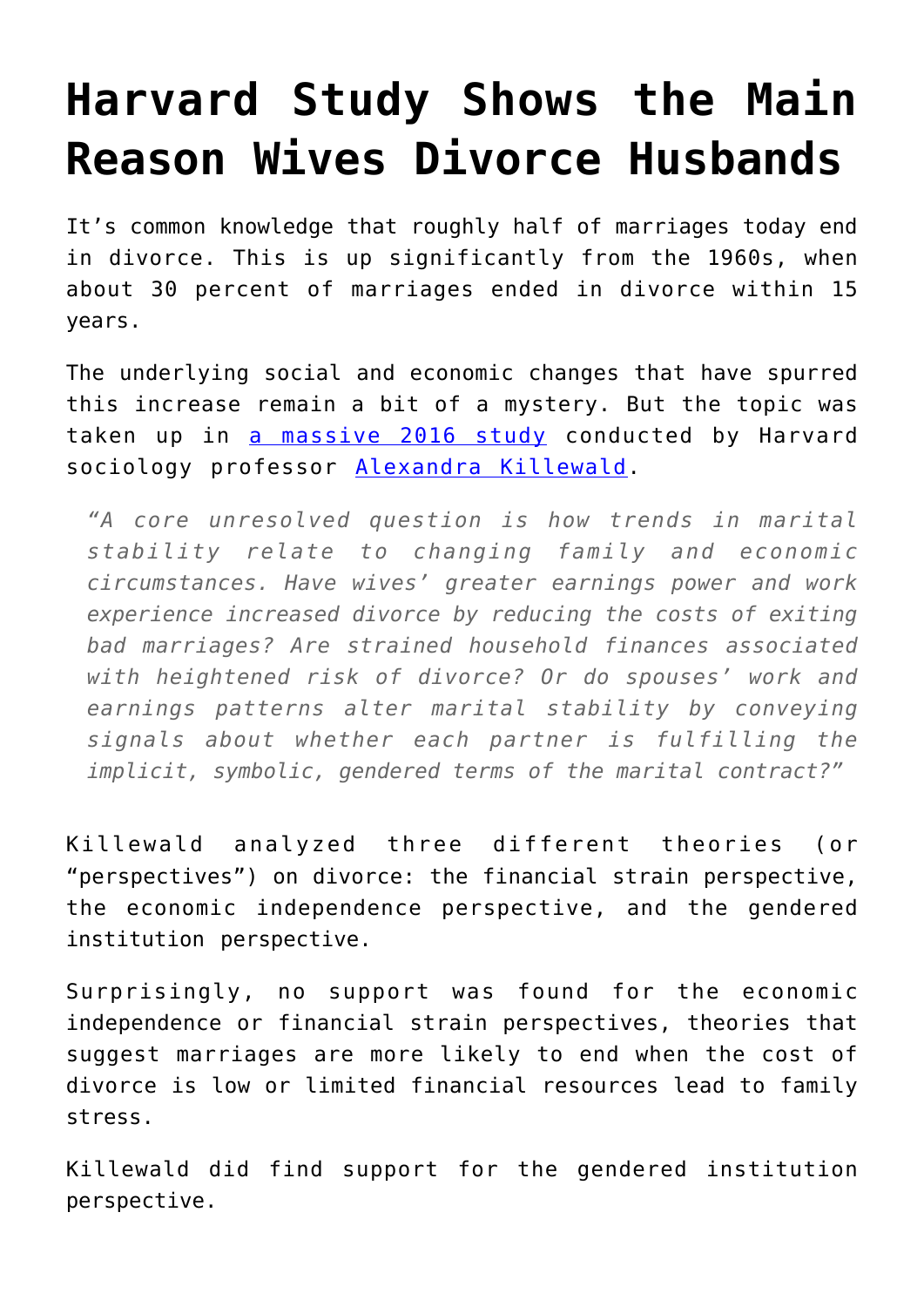*"…the strongest evidence for the gendered institution perspective is that, for marriages begun in 1975 or later, divorce is more likely when husbands are not employed fulltime. Consistent with my hypotheses, there is no evidence that this association is weaker for later than earlier marriage cohorts. Just as male breadwinning has remained important for marriage formation (Sweeney 2002), the results here demonstrate its enduring importance for marital stability. The results are consistent with claims that breadwinning remains a central component of the marital contract for husbands (Nock 1998)."*

Our culture's changing attitude toward gender roles and the notion of a "breadwinner" notwithstanding, there seems to be an enduring (or at least lingering) expectation that men should work, that they should not stay home.

My anecdotal experience supports this theory. The few couples I've known who've tried the stay-at-home husband paradigm did not experience success.

This includes two attorneys I knew in the Twin Cities a decade or so ago. They were beautiful, progressive, and quite successful. The man, whom I'll call Dale, stayed home to raise their (adorable) little girl. They seemed perfectly happy, an all-American family. Then one day we found out our friends were getting divorced. (I never found out precisely why. But Dale, who is getting remarried in July, is practicing law again.)

In [a recent article](https://www.intellectualtakeout.org/blog/6-statistics-show-how-much-america-has-changed-half-century), we shared six stats that showed how much America has changed in a half-century. The fifth item was this:

## *5. It was not socially acceptable for men to be idle.*

 *"[In 1963] 98 percent of civilian men in their thirties and forties reported to government interviewers that they were in*